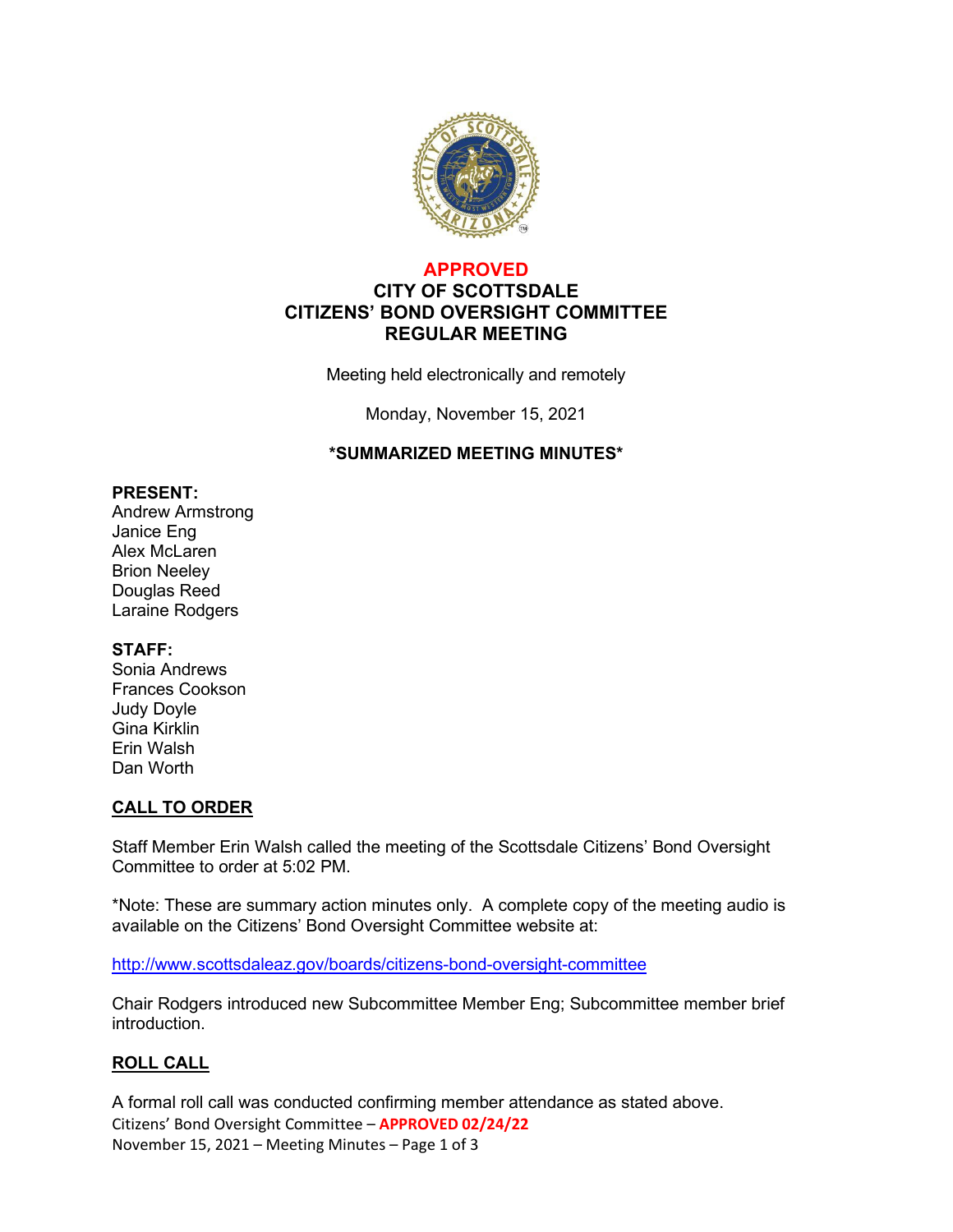# **1. Approval of August 31, 2021 Summarized Meeting Minutes**

Committee Chair Rodgers opened the meeting by requesting if any members had objection to the August 31, 2021 meeting minutes. No members stated any objections. Motion to approve by Chair Rodgers, 2<sup>nd</sup> by Committee Member McLaren, which carried 6-0 with Committee Vice-Chair Reed, Committee Members Armstrong, Eng, and Neely voting in the affirmative. There were no dissenting votes.

# **2. Presentation and discussion of the 2019 Bond Program – Dan Worth**

Dan Worth provided an overview of Bond 2019 Bond projects and reviewed bond projects by the bond questions.

Question 1. Parks, Recreations and Senior Services – Provided list of current and future projects, funded FY 2021-22. Highlighted and provided status updates of the following projects: Install High Efficiency Sports Lighting at 4 Facilities, Build Multi-Use Sports Fields in the area of Bell Road and Build a 17-Acre Park at Ashler Hills Drive & 74<sup>th</sup> Way (Whisper Rock).

Question 2. Community Spaces and Infrastructure – Provided list of current and future projects, funded FY 2021-22. Highlighted and provided status updates of the following projects: Replace Aging Infrastructure and Improve Public Event Spaces on Civic Center Plaza, Repair Lakes and Irrigation at Vista del Camino Park in the Indian Bend Wash and Expand Restrooms in WestWorld North Hall. Committee Members asked questions and Dan Worth answered.

Question 3. Public Safety and Information Technology – Provided list of current and future projects, funded FY 2021-22. Reviewed Replace Emergency Power Source for Public Safety Radio Network, Install Fiber Optic Infrastructure to Reduce Operating Costs, Replace Deteriorating Vehicle Track at PD and Fire Training Facility, Modernize and Expand the PD and Fire Training Facility and Build a New Fire Department Training Facility. Committee Members asked questions and Dan Worth answered.

### **3. Presentation and discussion of the Bond 2019 Financial Report – Judy Doyle**

Judy Doyle, Budget Director, gave an overview of the Bond 2019 Financial report. A snapshot as of September 30, 2021. The approved 2019 Bond had three questions, included 58 projects, totaling \$318.8 million. Question 1. Parks, Recreations and Senior Services – has spent approximately 18.6 million, which represents about 36% of approved budget or 16.5% of total bond 2019 program funding. Question 2 – Community Spaces and Infrastructure – has spent approximately 4.2 million, which represents 7% of approved budget or 4% of total bond 2019 program funding. Question 3. Public Safety and Information Technology - has spent approximately 5.7 million, which represents 22% of approved budget or 6% of total bond 2019 program funding. The first issuance of 55 million has generated \$6,500 of interest income to date, in the future that interest income collected can be used on a project, several projects or paying the debt, all of which would require the Citizen's Bond Oversight Committee's recommendation. No budget changes for the Bond 2019 program are anticipated for FY 22/23 proposed CIP Budget. Committee Members asked questions and Judy Doyle answered.

#### **4. Presentation and discussion and possible recommendation to council to transfer \$29,586 in Bond 2019 funds – Dan Worth**

Presentation, discussion, and possible recommendation to council to transfer \$29,586 in Bond 2019 funds from Question 2, Project 52 - Expand Restrooms in WestWorld North Hall (DG06) to Question 2, Project 50 - Renovate Arena at WestWorld to Provide Flexible Event Space (DG05). Recommend City Council for approval with a vote of 6-0; Motion by Chair Rodgers, 2nd